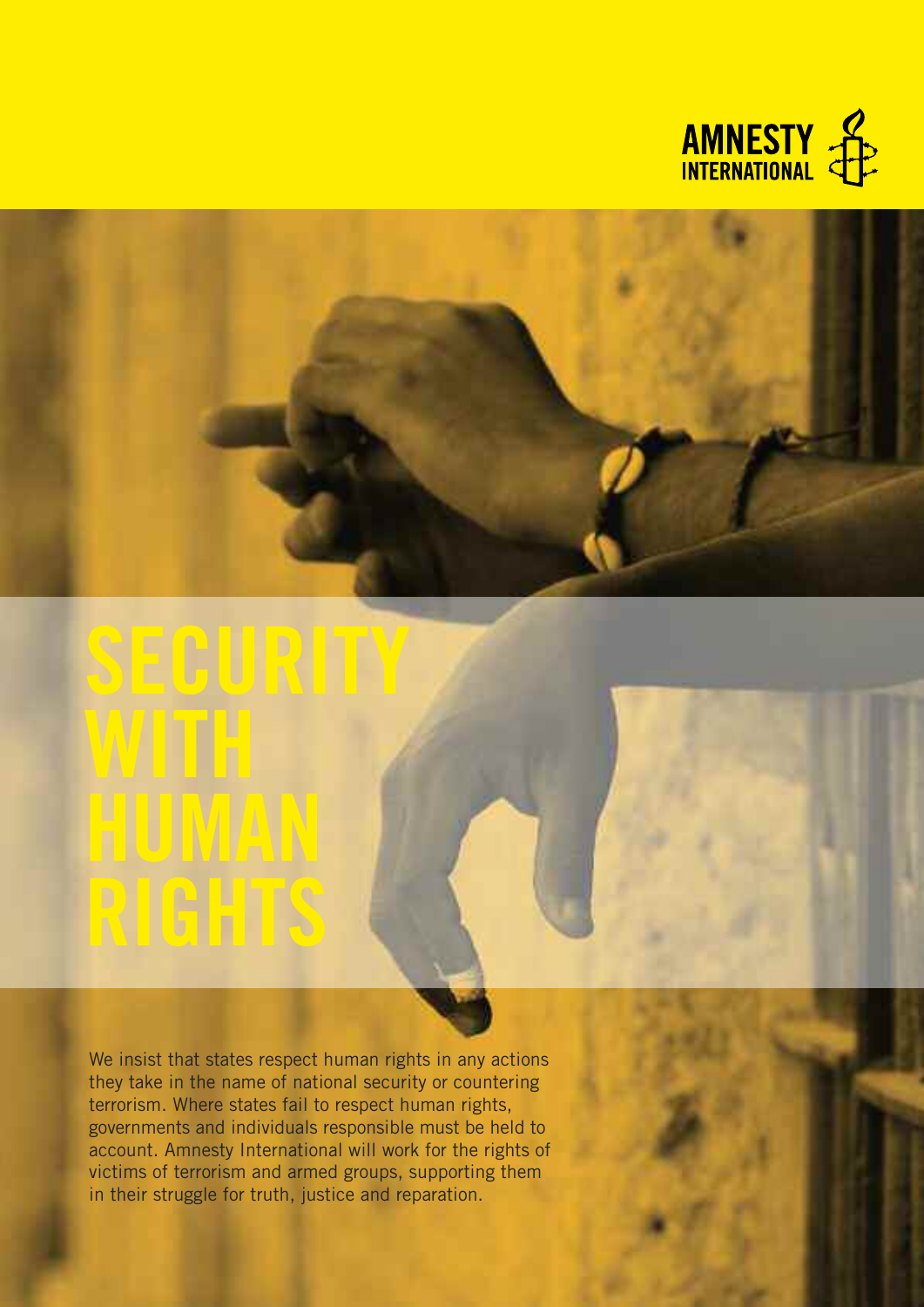Amnesty International is launching a major worldwide campaign, Security with Human Rights. Championed by the more than 3 million supporters, members and activists that make up Amnesty International's global movement, it will expose governments that violate human rights in the name of national security or countering terrorism, or use the threat of terrorism as a pretext to undermine human rights. It will shine a light on violations committed in this context and demand that those responsible are held to account. It will also campaign for the rights of victims, whether they are the victims of violations committed by states or the victims of attacks on civilians by armed groups.

# **BacKgrOunD**

Some people argue that the threat posed by terrorism is so severe that existing rules of national and international law should be put aside to allow governments to protect people against such attacks. They assert that the obligation to respect human rights is an obstacle to effectively countering terrorism and keeping people safer.

Following the attacks in the USA on 11 September 2001, the US administration headed by then President George W. Bush resorted to such arguments, claiming that in what it called a global "war on terror", obligations under international human rights and humanitarian law did not apply to a wide range of situations. US forces, in some instances with the collusion of other states, arbitrarily detained people in various locations around the world, held them in secret, transferred them between countries without respecting due process, subjected them to unlawful and prolonged detention without charge or trial, and tortured or otherwise ill-treated them.

Amnesty International responded by exposing the catalogue of human rights abuses being committed in the name of security, and by defending international legal standards. Our members and supporters campaigned against a wide range of practices that were inconsistent with human rights, including attempts to justify the use of torture, and flagrant breaches of international law in relation to the treatment of detainees in US detention centres in Afghanistan and at Guantánamo Bay in Cuba, and those held at undisclosed locations elsewhere.

In 2006, the various elements of this work were brought together in Amnesty International's Counter Terror with Justice campaign. Activists around the world called for the closure of the Guantánamo detention facility and protested against renditions, secret detentions, torture and other abuses. We persistently documented human rights violations in the "war on terror" and strived to expose the abuses being carried out in the darkest corners of places of detention around the world.

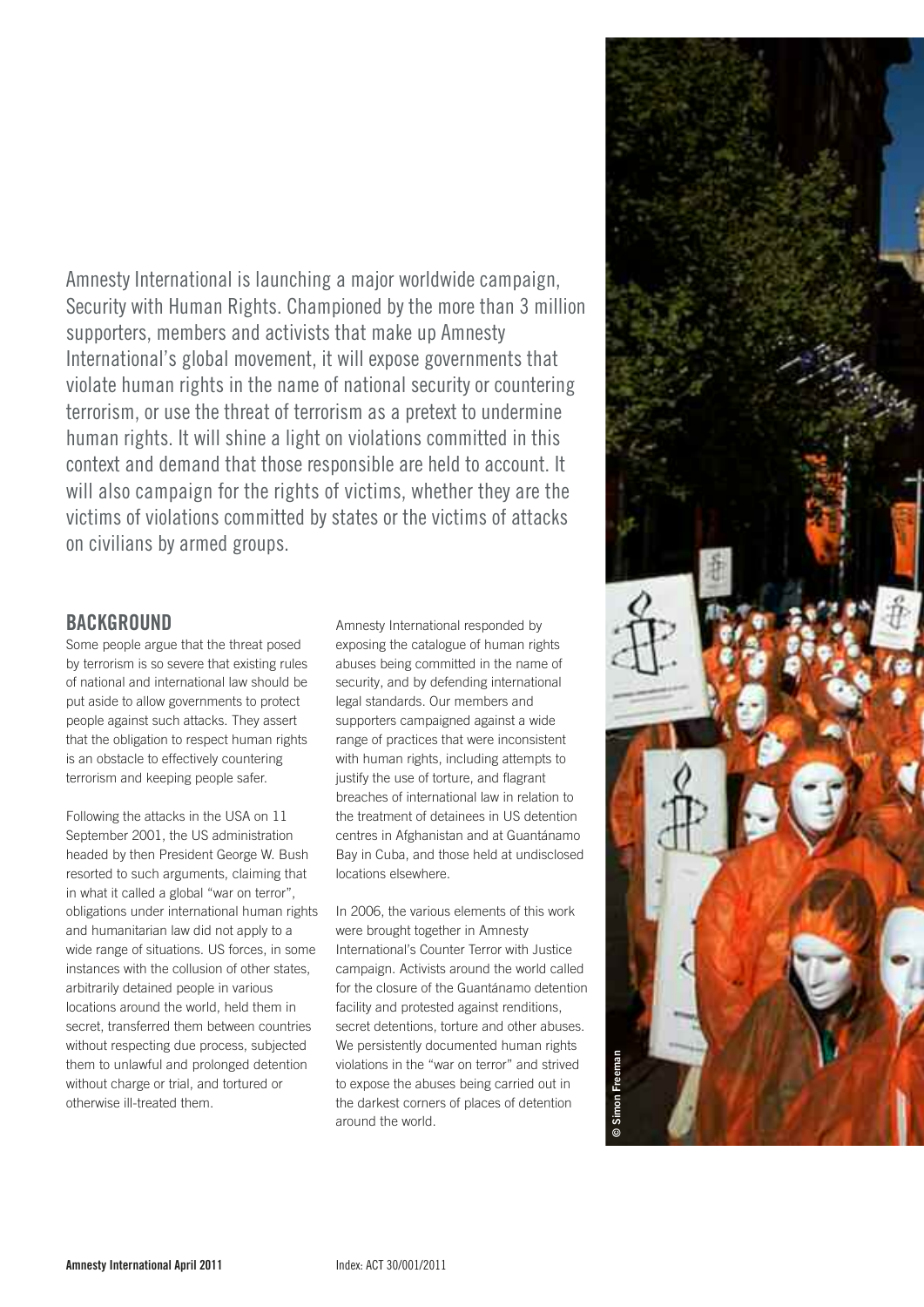

**A demonstration marking the sixth anniversary of the opening of the detention facility at Guantánamo Bay, Cuba, outside the US Consulate in Sydney, Australia, January 2008.**

3

**"Many thanks for all your support during the last six years in the fight to free the so-called 'Algerian Six'. I cannot really find the words to express my gratitude but whenever I feel down and alone, a letter of support would arrive from one of you and my spirit would rise and I would gain a new strength to continue the struggle…"**

Nadja Dizdarevic, wife of former Guantánamo detainee Boudella el Hajj

**Front cover: © John Woodworth/Getty Images**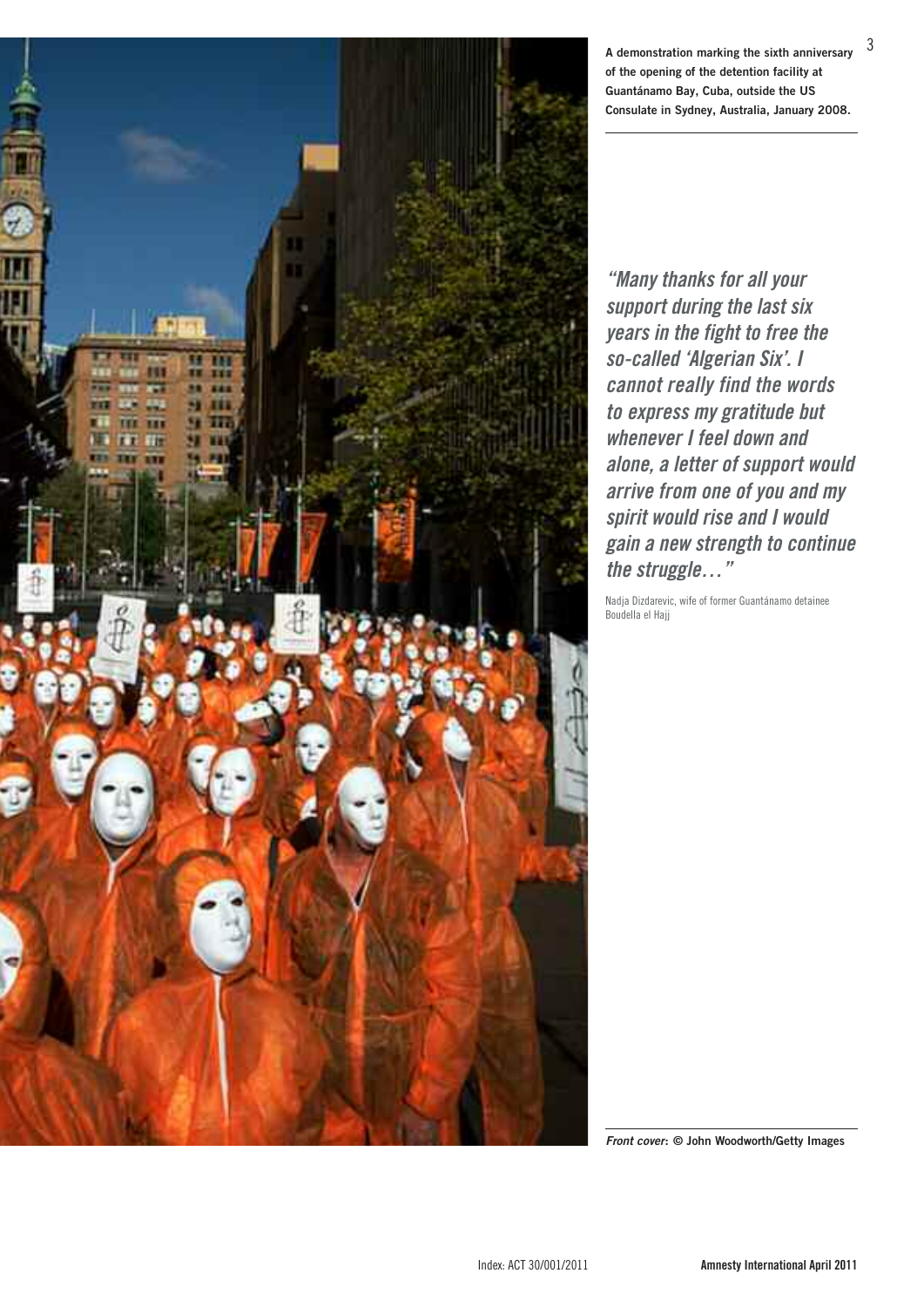Many states exploited the climate created by the US-led "war on terror" to intensify long-standing patterns of human rights violations or to justify new abusive practices carried out in the name of security. Some states used the climate of fear as a smokescreen to repress legitimate dissent and political opposition.

Many governments, including those in Ethiopia, India, and Jordan, passed antiterrorism legislation with vague definitions of terrorism. Such broad powers have facilitated arbitrary detentions and, in some cases, prosecutions of people solely for the legitimate exercise of their human rights, often leading to the imprisonment of prisoners of conscience.

In **Swaziland**, the 2008 Suppression of Terrorism Act includes sweeping provisions that leave organizations and individuals who are critical of the government vulnerable to harassment and possible prosecution. Political activists, human rights defenders and trade unionists have also been threatened, ill-treated, detained and prosecuted by the Swaziland authorities since 2009 under the provisions of the Act. During a major and indiscriminate crackdown in 2010, following a spate of petrol bombings of government infrastructure, a political activist charged under the Act died in custody, with the circumstances still unclarified.

A number of governments continue to use the threat of terrorism to defy international law and commit human rights violations. Many states suppress peaceful dissent, torture security suspects, lock up individuals indefinitely without charge or trial, subject people to enforced disappearance, and commit a wide range

of other abuses – all in the name of security.

In **Saudi Arabia**, for example, the authorities have maintained a sustained assault on human rights in the name of fighting terrorism. Thousands of people have been arrested and detained in virtual secrecy; others have been killed in what the authorities claim were clashes with the security forces, claims that cannot be independently verified. Since 2009, hundreds have been tried in secret and summary trials; at least one has been sentenced to death and many others to long prison terms. Hundreds more are detained awaiting trial and possible execution.

Other states that have long claimed to be leaders in promoting human rights have failed to stand up for human rights when security threats are invoked.

Meanwhile, armed groups and individuals continue to commit atrocities against civilians, who are often left with no means of redress.

The Security with Human Rights campaign aims to galvanize Amnesty International's members and supporters around the globe to stop these patterns of abuses, focusing on three areas – ending unlawful detentions and the often related abuses of enforced disappearances and torture; ensuring that those responsible for abuses committed in the name of security are held to account; and campaigning for the rights of victims, whether they are the victims of violations committed by states or the victims of attacks on civilians by armed groups.

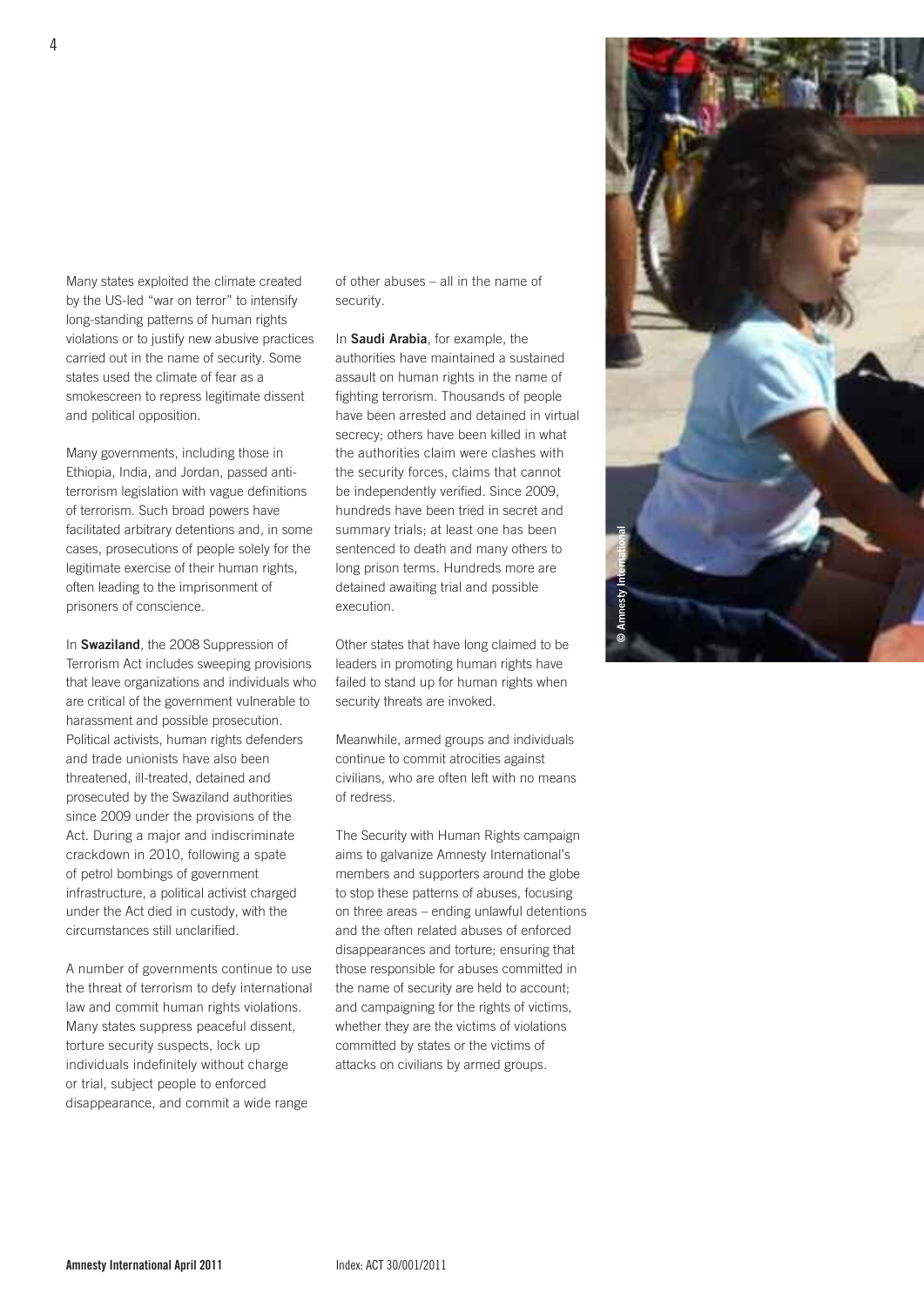

**Left: "Close Guantánamo" Amnesty International action in Chile, January 2009. Below: "Stop torture" Amnesty International candlelight campaign, Brisbane, Australia, June 2006.**

**"Compromising human rights cannot serve the struggle against terrorism. On the contrary, it facilitates the achievement of the terrorist's objective – by ceding to him the moral high ground, and provoking tension, hatred and mistrust of government among precisely those parts of the population where he is most likely to find recruits."**

Kofi Annan, the then UN Secretary-General, 2005

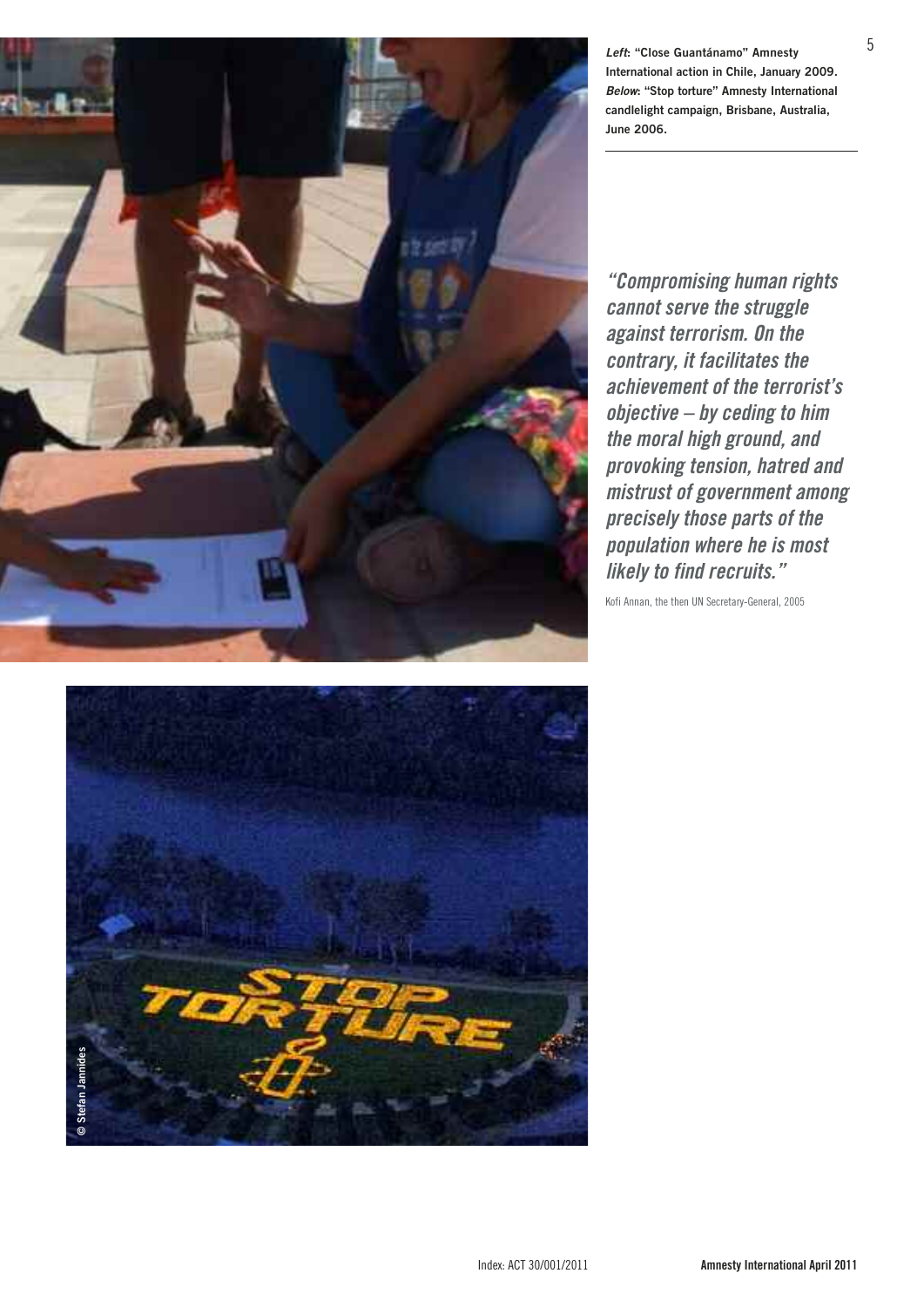# **enD unLawFuL DetentiOns**

Many governments have responded to heightened concern about terrorism by detaining people accused of terrorism without the usual safeguards that are due to anyone deprived of their liberty. These safeguards include telling detainees why they have been detained; telling their families where they are being held; and ensuring that detainees have access to a lawyer, can challenge the lawfulness of their detention, and are not held in a secret place of detention.

The Security with Human Rights campaign will continue Amnesty International's work to expose and end the use of unlawful detention in the name of national security or countering terrorism. This serious violation of human rights can result in people languishing in prison for years without trial and without being able to see the evidence against them, with no way to challenge their incarceration.

In **India**, administrative or "preventive" detention under the Public Safety Act is commonly used in the state of Jammu and Kashmir. Political activists and suspected members or supporters of armed groups are frequently detained on vague allegations that they have acted in a way that is prejudicial to "the security of the state" or "the maintenance of public order", both ill-defined terms. Detention orders are often issued repeatedly and judicial orders for release ignored, allowing the Jammu and Kashmir authorities to hold people without charge or trial for much longer than the two-year period allowed under national laws. Detainees are often held incommunicado and complaints of torture are common. Detainees are not given access to a lawyer.

In **Turkey**, children as young as 12 have been detained under anti-terrorism legislation for their alleged participation in demonstrations on issues of concern to the Kurdish community, while in **Sri Lanka**, thousands of people suspected of ties with the Liberation Tigers of Tamil Eelam (LTTE) remain in detention without charge.

The Security with Human Rights campaign will also work to stop other abuses linked to unlawful detentions, particularly enforced disappearances and torture.

### ENfoRCED DISAppEARANCES

Enforced disappearances committed by agencies charged with countering terrorism have become more common in some countries. An enforced disappearance is when a person is arrested, detained or abducted by a state or agents acting for the state and the authorities then deny that the person is being held or conceal the person's fate or whereabouts, placing him or her outside the protection of the law.

The ramifications of enforced disappearances are severe. People who disappear are often tortured and, all too often, killed in secret. Relatives are left not knowing whether their loved ones are dead or alive, a torment that can in itself constitute cruel, inhuman or degrading treatment.

In **Pakistan**, enforced disappearances were rare before September 2001. Since then, hundreds, if not thousands, of people have been arbitrarily detained and held in secret detention. The victims have been denied access to lawyers, families and courts, and are at high risk of torture and other ill-treatment.



al-Qa'ida, an intermittent conflict with the rebel Huthi movement in the north, and growing calls for secession in the south. People detained as security suspects commonly suffer a range of abuses, including enforced disappearance. Some have disappeared for weeks or months while held by largely unaccountable security agencies that report directly to Yemen's President Ali Abdullah Saleh. The government has also used the pretext of combating terrorism to detain political opponents and critics.

As part of the Security with Human Rights campaign, Amnesty International will continue to push for states to ratify and fully implement the Convention on Enforced Disappearance, which came into force in 2010 after the 20th state ratified it. The Convention aims to establish the truth about enforced disappearances, punish perpetrators and provide reparations to victims and their families.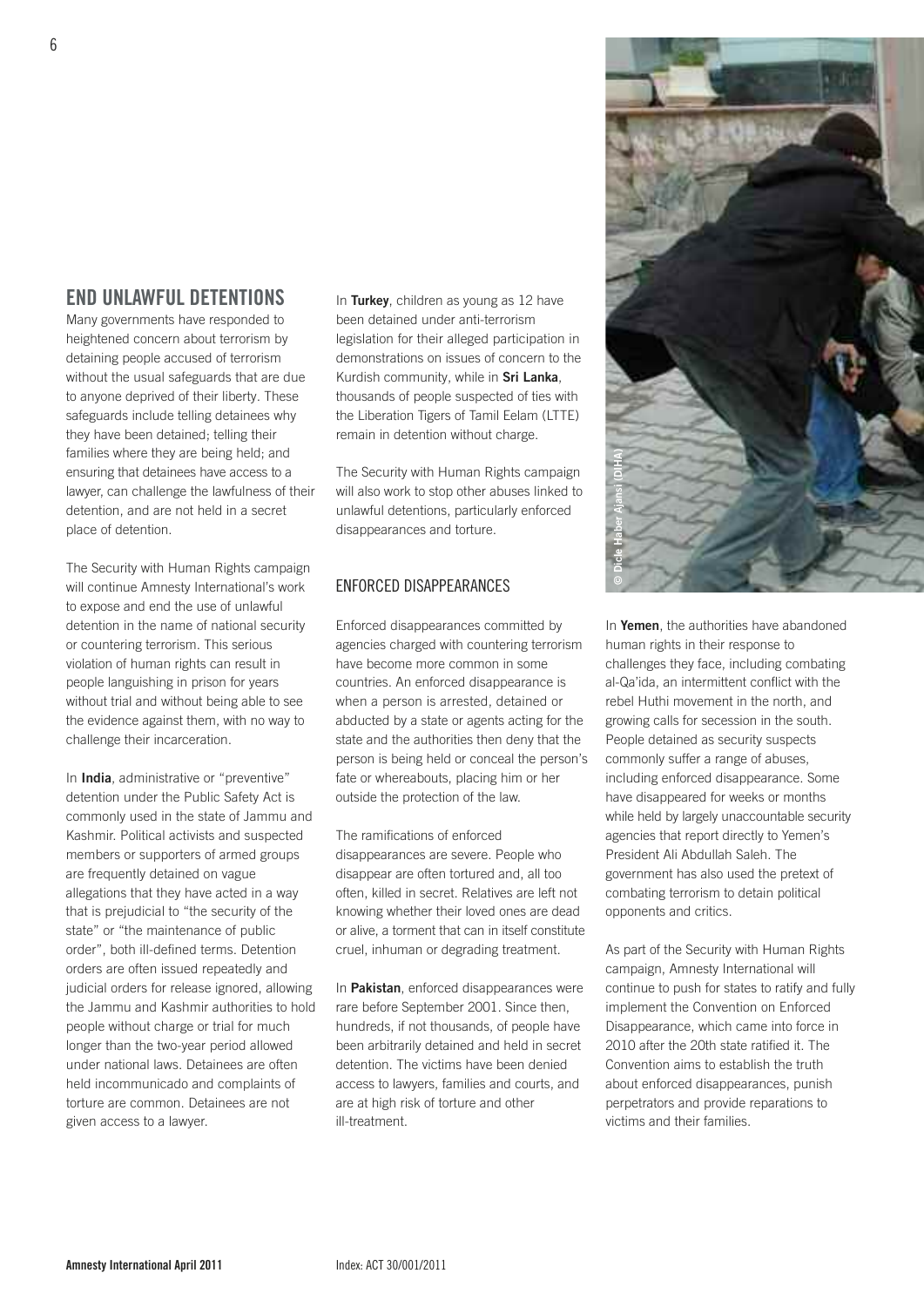

Plain-clothes police drag off a child while his mother tries to intervene at a demonstration in Hakkari, Turkey, April 2010.

"**Others** go to sleep and have **nightmares.** I wake up to one **on a daily basis. A light went o u t in my life th re e ye a rs ago** when my husband was arrested and held without charges.'

Selvy, wife of a detainee held under the Prevention of Terrorism Act in Sri Lanka since February 2007



#### **<u>MASOOD AHMED JANJUA</u>**

"This is the worst thing to happen to anyone. If someone dies you cry and people console you and after some time you come to terms with it, but if someone disappears, you cannot breathe, it is the bitterest of agonies." Amina Janjua (pictured left)

Businessman Masood Ahmed Janjua was apprehended on 30 July 2005, together with his friend Faisal Faraz, at some point during a twohour bus journey from Rawalpindi to Peshawar in Pakistan. His wife, Amina Janjua, immediately told the police that he had gone missing, and made inquiries at police and army bases, but found out nothing. Despite reports of sightings by five men released from detention centres run by the Inter-Services Intelligence, the Attorney General's Office and other government departments who testified during Supreme Court hearings repeatedly denied that Masood Janjua and Faisal Faraz were in custody, and denied any knowledge of their whereabouts.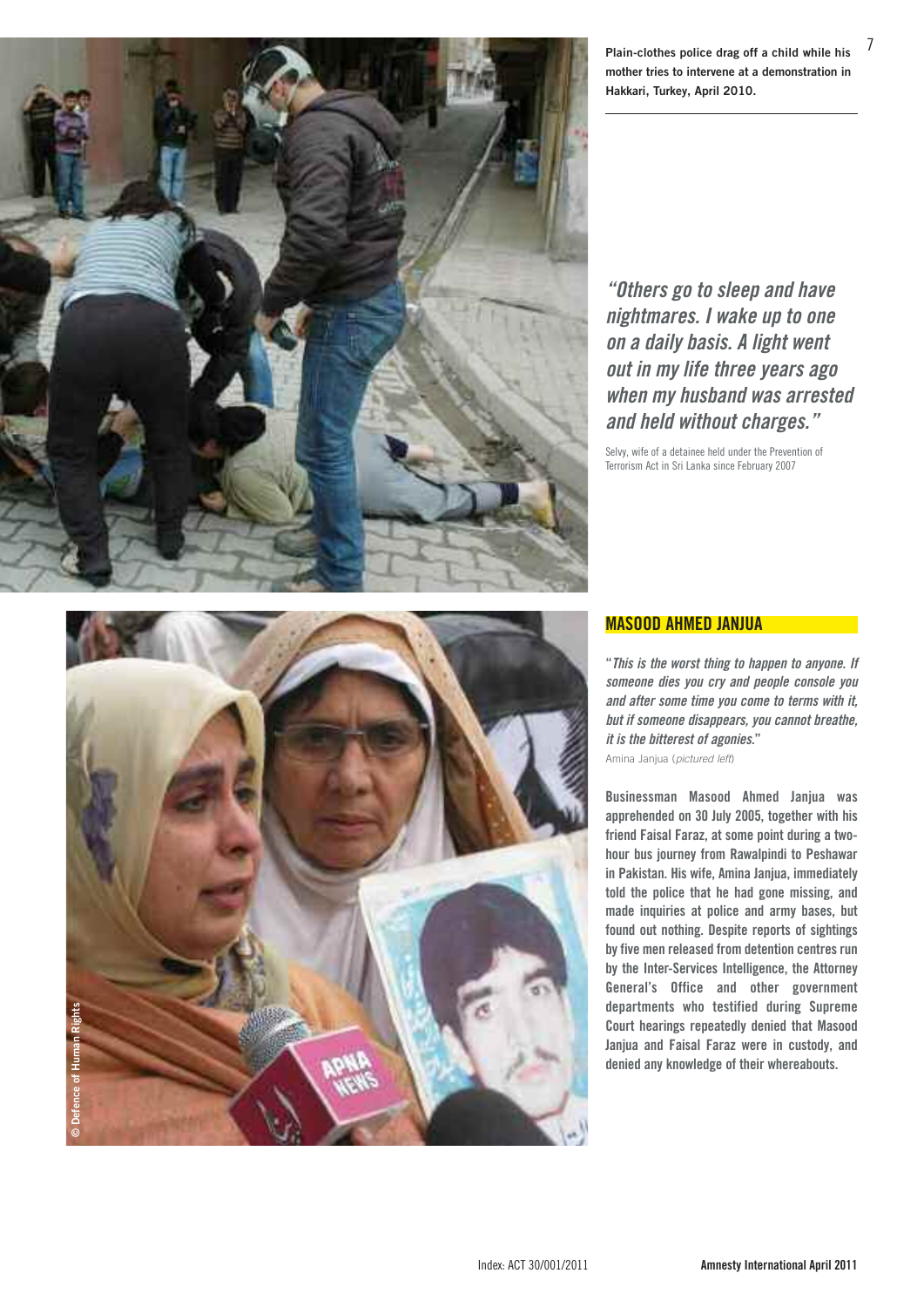#### ToRTURE AND oTHER ILL-TREATmENT

Torture and other cruel, inhuman or degrading treatment or punishment are always wrong. There are no circumstances – war, threat of war, attacks by armed groups, or national emergency – under which such abuses can be justified.

Heightened concern about the threat of terrorism has provided a catalyst for rhetoric and actions by governments that are inconsistent with respect for the absolute prohibition of torture and other ill-treatment.

In the name of what the **USA** called a "war on terror", the Bush administration authorized the torture method known as "waterboarding" (in which the tightly restrained prisoner is subjected to the experience of drowning). US forces used this and other interrogation methods that constitute torture and other ill-treatment, including holding prisoners for long periods in stress positions or in isolation, and sensory deprivation. This cavalier attitude to the ban on torture and other ill-treatment sent out a signal that the US authorities considered such abuses to be acceptable under certain circumstances, encouraging other governments to follow suit.

After taking office in 2009, US President Barack Obama stated that the use of torture and other ill-treatment will not be sanctioned. While this is a welcome step forward, the Obama administration has so far allowed past acts of torture to go unpunished, even following George W. Bush's public admission that he specifically authorized waterboarding, thereby failing to live up fully to the USA's obligation to investigate allegations of detainee abuse.

In **Egypt**, where mass arrests have been carried out in the name of counter-terrorism and security for many years, some detainees have died as a result of torture. In detention centres across the country, the use of torture and other ill-treatment – including electric shocks, beatings, suspension in painful positions, and threat of rape and other forms of sexual abuse – is systematic, in particular when people are held at State Security Investigations facilities.

Torture and other ill-treatment have also been systematic in **Iraq** for decades, and continued after the US-led invasion in 2003 that toppled President Saddam Hussein and his government. Methods reported over the years include beatings with cables or hosepipes, electric shocks, piercing the body with drills, breaking limbs and rape.

The global ban on torture has been undermined by policy documents and guidelines issued to intelligence officers and army interrogators by a number of states that reintroduce torture and other cruel, inhuman or degrading treatment or punishment into the arsenal of state responses to the threat posed by terrorism or armed groups.

The ban has also been undermined by the practice of sending detainees to countries whose governments are known to use torture, including on a systematic or widespread basis, relying on promises – "diplomatic assurances" – by those same governments that they will not torture the detainees sent to them. Among the states that have transferred prisoners under such deals are Italy, Spain, Sweden, the UK and the USA. In reality, "diplomatic assurances" and other similar agreements cannot be trusted and are used to circumvent states' international legal obligations.









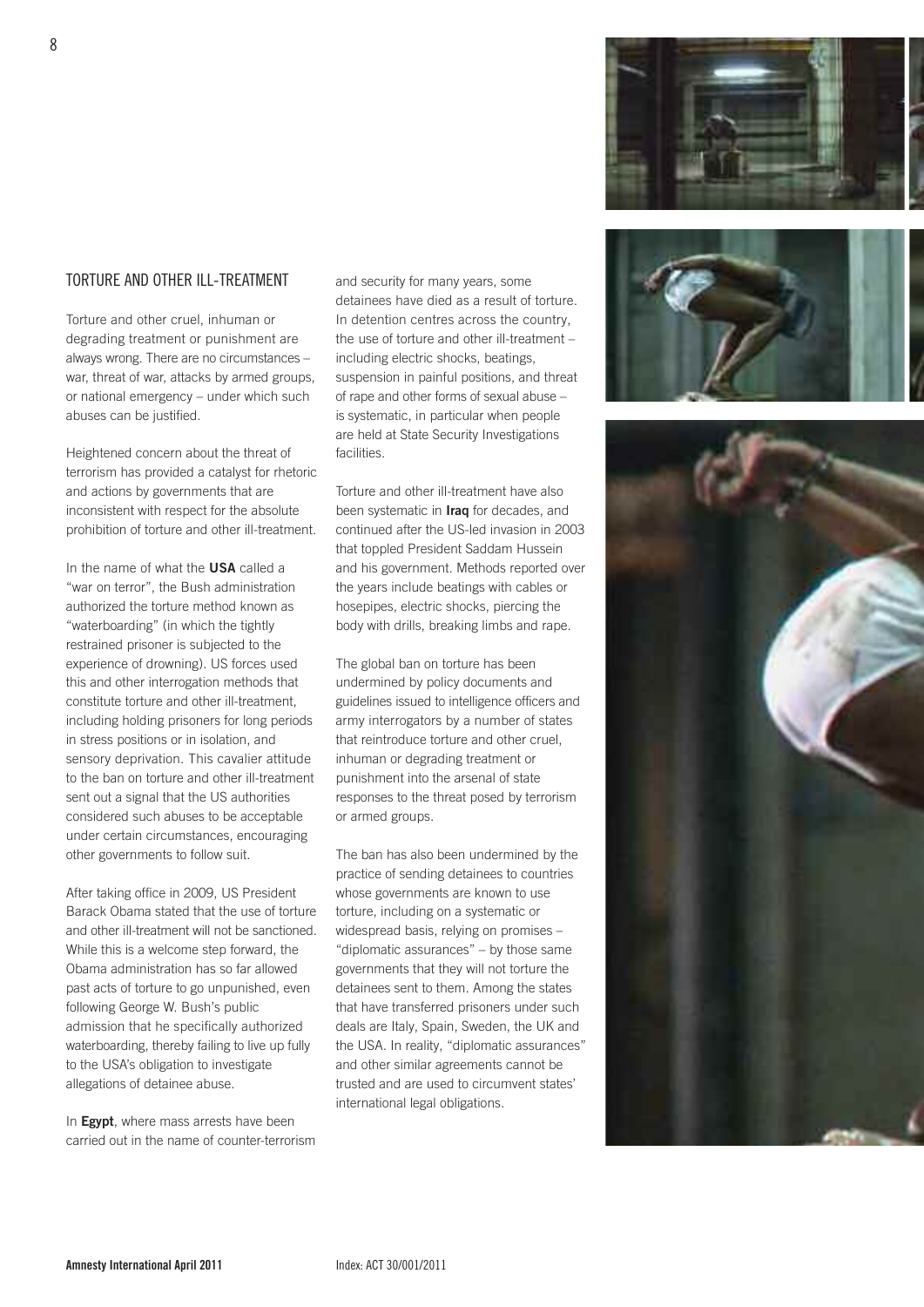



**Stills from Waiting for the guards, a film showing simulated torture, produced by Amnesty International UK. All images © Amnesty International**





**"He said they raped him with a stick in 'the back' and all the time they put a plastic bag on his head until he lost all his feelings. Then they would wake him up with electric shocks… Every time they raped him from 'the back' all the blood would come out inside. And he would lose his feelings all the time".**

Rabiha Al-Qassab, speaking to Amnesty International in october 2010 about the treatment in a Baghdad jail of her husband, Ramze Shihab Ahmed, after his arrest in Iraq in late 2009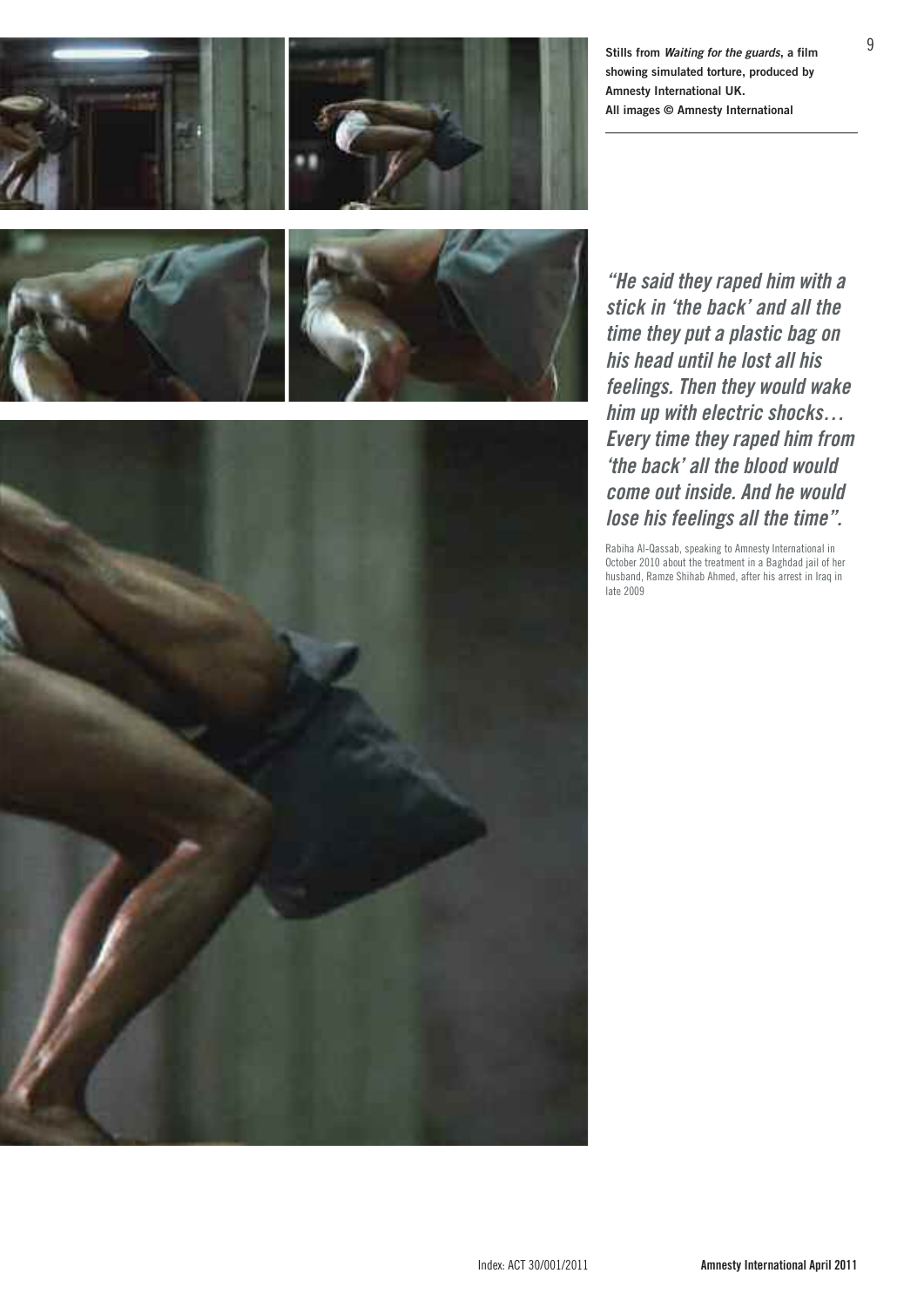# **DemanD accOuntaBiLity FOr ViOLatiOns OF human rights**

Following years of campaigning by Amnesty International and others, the truth about many human rights violations perpetrated in the context of the US-led "war on terror" is now out in the open.

Former President Bush has openly acknowledged that he sanctioned the use of waterboarding, a technique that clearly amounts to torture. Evidence of secret detention sites in several countries has emerged and continues to emerge. Despite the many allegations of abuses, often backed by consistent and credible evidence, very few of those responsible have been held to account, and those few were low-ranking officials.

Victims, their families and society as a whole have the right to know the truth about the violations, including the identities of the perpetrators and other important facts. Amnesty International calls on governments to conduct independent investigations into allegations of human rights violations committed in the name of national security or countering terrorism, and ensure reparations to those who have suffered as a result.

Amnesty International will continue to expose the shameful role played by European states in the covert programmes of rendition and secret detention run by the US Central Intelligence Agency (CIA) following the attacks in the USA on 11 September 2001, and push for justice for the victims of these programmes.

Some governments have acknowledged their role in the rendition and secret detention programmes and are taking steps towards providing justice. Others continue to issue denials, including the government in **Romania** despite credible evidence of its

involvement in renditions and of a secret CIA prison on its soil.

The authorities in **Lithuania** have admitted that the country hosted two secret prisons operated by the CIA. The sites were visited in June 2010 by a delegation from the European Committee for the Prevention of Torture, the first known visit by an independent monitoring body to a former secret CIA prison site in Europe. A criminal investigation into the sites was closed prematurely in January 2011. Amnesty International is working actively to have the investigation re-opened to ensure that those involved in establishing centres and involved in any human rights violations that may have taken place within them are held to account.

The authorities in **Macedonia** allegedly assisted in the unlawful detention and subsequent CIA-led rendition to Afghanistan of German national Khaled el-Masri. He later brought a case against Macedonia to the European Court of Human Rights. The case may be the first in which the Court will consider the merits of a claim involving a Council of Europe member state's alleged complicity in the CIA rendition and secret detention programme. Macedonia continues to deny that its agents acted unlawfully.

The **UK** government announced in July 2010 that it would establish an inquiry into the involvement of British state actors in the alleged torture and ill-treatment of individuals detained abroad by foreign intelligence services. Following repeated denials, UK authorities in February 2008 acknowledged that the US authorities had used British territory for rendition flights.

New evidence of the complicity of **Poland** in the US-led rendition and secret detention



only landed on Polish terrority, but the Polish Air Navigation Services Agency also actively collaborated with the CIA to create "dummy" flight plans to cover up the true destinations of some of the flights. Data also revealed that some planes carried passengers in addition to crews. A criminal investigation into Poland's alleged involvement in the CIA rendition and secret detention programmes continues. In 2010, the Appeal Prosecutor's Office confirmed that it had granted "victim status" to two men, both currently held at Guantánamo, who allege that they were held in secret detention in Poland and tortured during interrogations there.

Amnesty International will keep monitoring all such cases to ensure that those who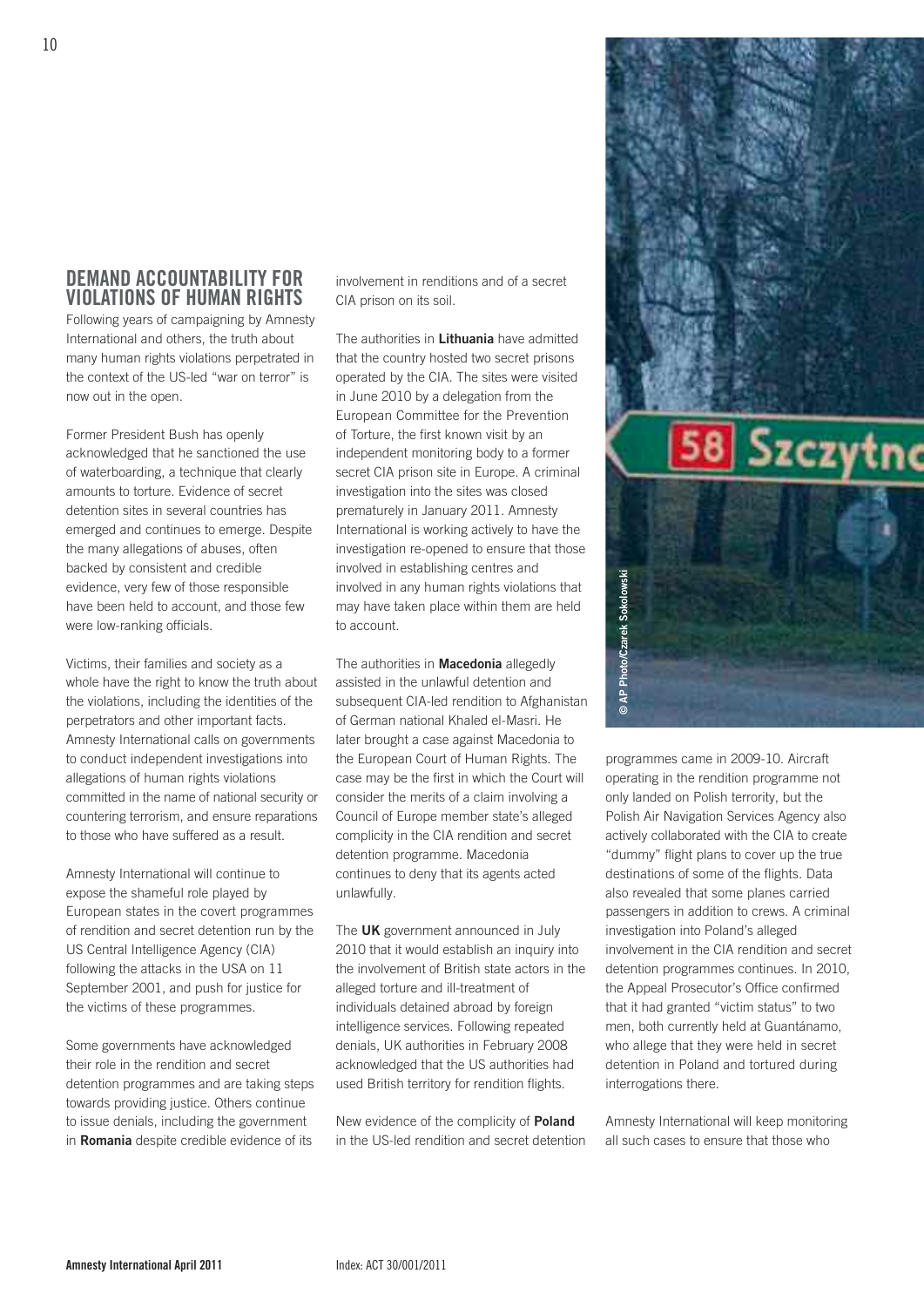

sanctioned, condoned, acquiesced in or carried out the abuses are held to account.

Investigations into the serious human rights violations reported in the context of the **Russian** government's counter-terrorism operations in the North Caucasus have rarely been effective or thorough, creating a climate of impunity. Among other things, investigations rarely question the official version of events. Other obstacles to accountability include the reluctance of victims, witnesses and medical personnel to come forward or document injuries for fear of retribution.

While some governments have taken steps towards holding those responsible for abuses to account, many have not. As part of the Security with Human Rights campaign, Amnesty International will work

hard to make sure that those responsible for human rights violations do not get away with their crimes, and that victims and their families receive redress for their suffering. Without such accountability, the abuses will continue and the scars left on families and societies at large will never heal.

11 **Watch tower just outside of Stare Kiejkuty, Poland, the alleged former location of a CIA secret prison.**

#### **maher arar**

**in 2002, maher arar a dual canadian/syrian national, was deported from the usa to syria, where he wastortured and detained for a year in cruel, inhuman and degrading conditions. he was released and returned to canada in august 2003. On 5 February 2004, the canadian government established the commission of inquiry into the actions of canadian Officials in relation to maher arar. the commission, with which the us authorities refused to co-operate, published in september 2006 a comprehensive report on canadian responsibility for maher arar's ordeal. in 2006 and 2007, the canadian federal police and Prime minister formally apologized to maher arar and announced compensation of c\$10.5 million for the canadian government's role. By contrast, the us authorities have refused to apologize or compensate maher arar; indeed, they successfully opposed any access by maher arar to a judicial or other remedy in the usa for their own role in the gross abuses he suffered.**

#### **mustaFa mutsOLgOV anD VaKha saPraLieV**

**mustafa mutsolgov and Vakha sapraliev, both from the village of surkhakhi, were shot dead in the republic of ingushetia, russian Federation, on 26 august 2010, while driving back from the market in a neighbouring village. the Federal security service said that law enforcement officials shot the men in their car after the men fired at them. however, a relative of one of the men said that law enforcement officials stopped the car, pulled the two men out, handcuffed them, dragged them forseveral metres and then shot them dead. Vakha sapraliev's family have submitted complaintsto various officials, asking for an investigation into the killings, but the only response received so far is that the complaint has been "forwarded for consideration". amnesty international is supporting the family's campaign for truth and justice.**

Index: ACT 30/001/2011 **amnesty international april 2011**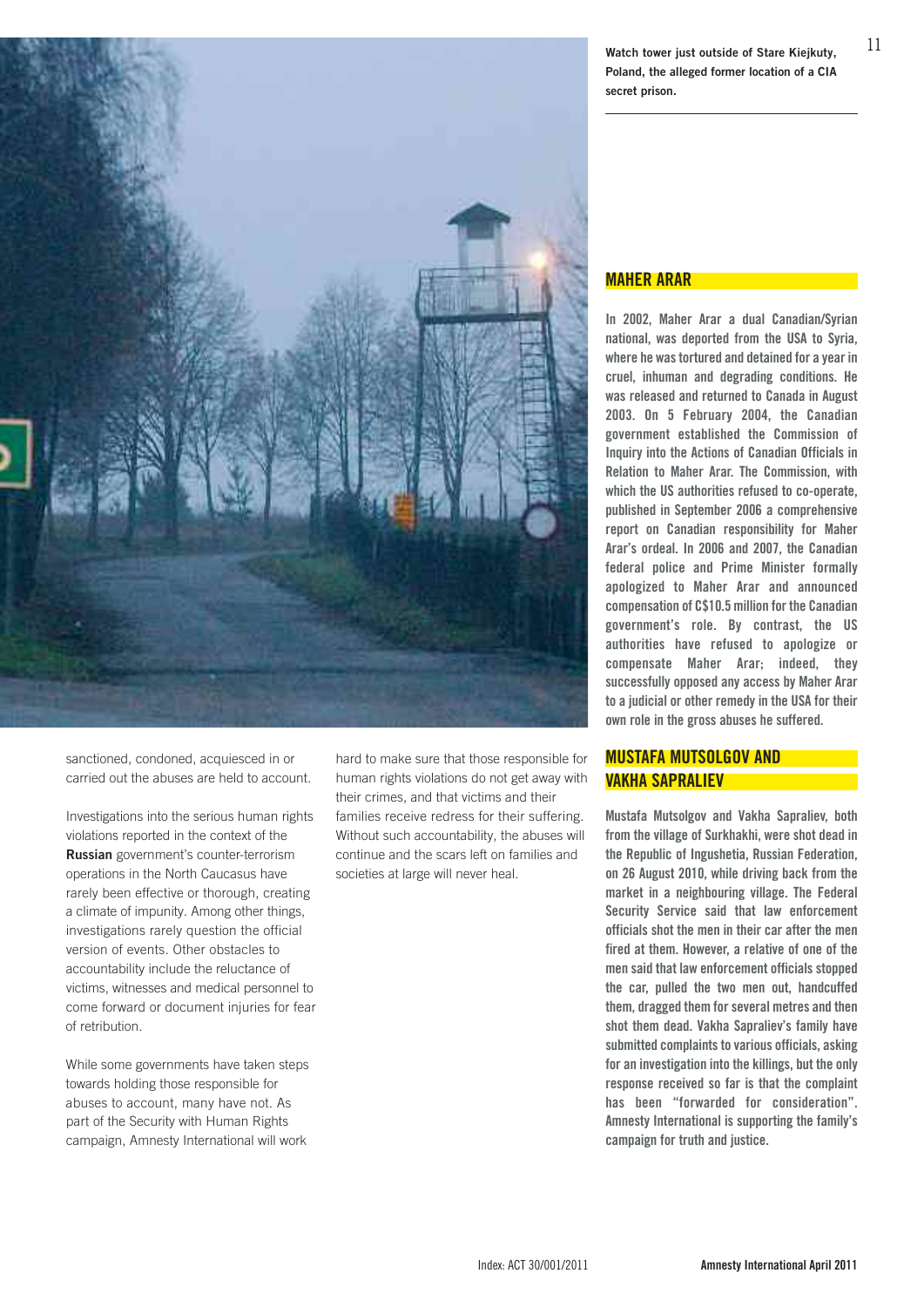## **camPaign FOr the rights OF Victims OF terrOrism anD armeD grOuPs**

When armed groups target members of the public for violence and other human rights abuses, they dehumanize their victims, treating them as nothing more than instruments to achieving the group's aims.

Attacks on civilian targets, whether they involve bombing religious gatherings, assassinating political activists, taking community leaders hostage, raping women from particular ethnic communities, or randomly targeting the general population, do not just cause terrible suffering to the immediate victims and their families. They can also create a climate of fear in which entire communities live in terror. All too often, the attacks have further detrimental repercussions because the victims, their families and their community witness a failure by state authorities to properly investigate and bring those responsible to justice, to expose the truth about what has happened, or to provide access to adequate means to obtain support and reparations.

Such deliberate attacks directed against civilians can never be justified and Amnesty International will continue to condemn them, as it did after the attacks in the USA in 2001 and those in Indonesia in 2002, Morocco in 2003, Spain in 2004, Saudi Arabia in 2004, UK in 2005, India (Mumbai) in 2006, Afghanistan in 2007, Uganda in 2010, Egypt in 2011 and many others.

In all regions of the world, armed groups and individuals with a wide range of stated aims and in a wide variety of political contexts continue to attack civilian targets. In 2010 alone, the countries in which such attacks took place included Afghanistan, Colombia, Greece, India, Israel, Iraq, Myanmar, Pakistan, the Philippines, the

Russian Federation, Rwanda, Sweden, Turkey, the UK (Northern Ireland) and Yemen.

Amnesty International will continue to urge all armed groups to end attacks that target civilians or are indiscriminate, and will call for those responsible for such attacks to be brought to justice.

Amnesty International will continue to urge governments to thoroughly investigate all attacks by armed groups on civilians, and bring those responsible to justice.

We will build a campaign of solidarity and support, working with victims and survivors of attacks by armed groups to promote their rights to justice, reparation and truth. We will talk to victims, listen to their personal stories, and gather testimony in order to document and analyze their experiences and how their rights have been disregarded. We will aim to raise their profile, helping to ensure that their voices are heard.

In the aftermath of attacks, victims and their relatives often establish groups to offer each other support and in many cases to campaign for investigations, compensation and other forms of redress for their suffering. Amnesty International will learn from and, where appropriate, work with such groups in its campaigning for the rights of victims of attacks by armed groups.

Amnesty International will also maintain pressure on governments not to respond to attacks by armed groups on civilians in ways that undermine human rights. Where investigations are flawed or evidence is gained through torture, it can only become more likely that the wrong person will be convicted and the perpetrator will escape justice.

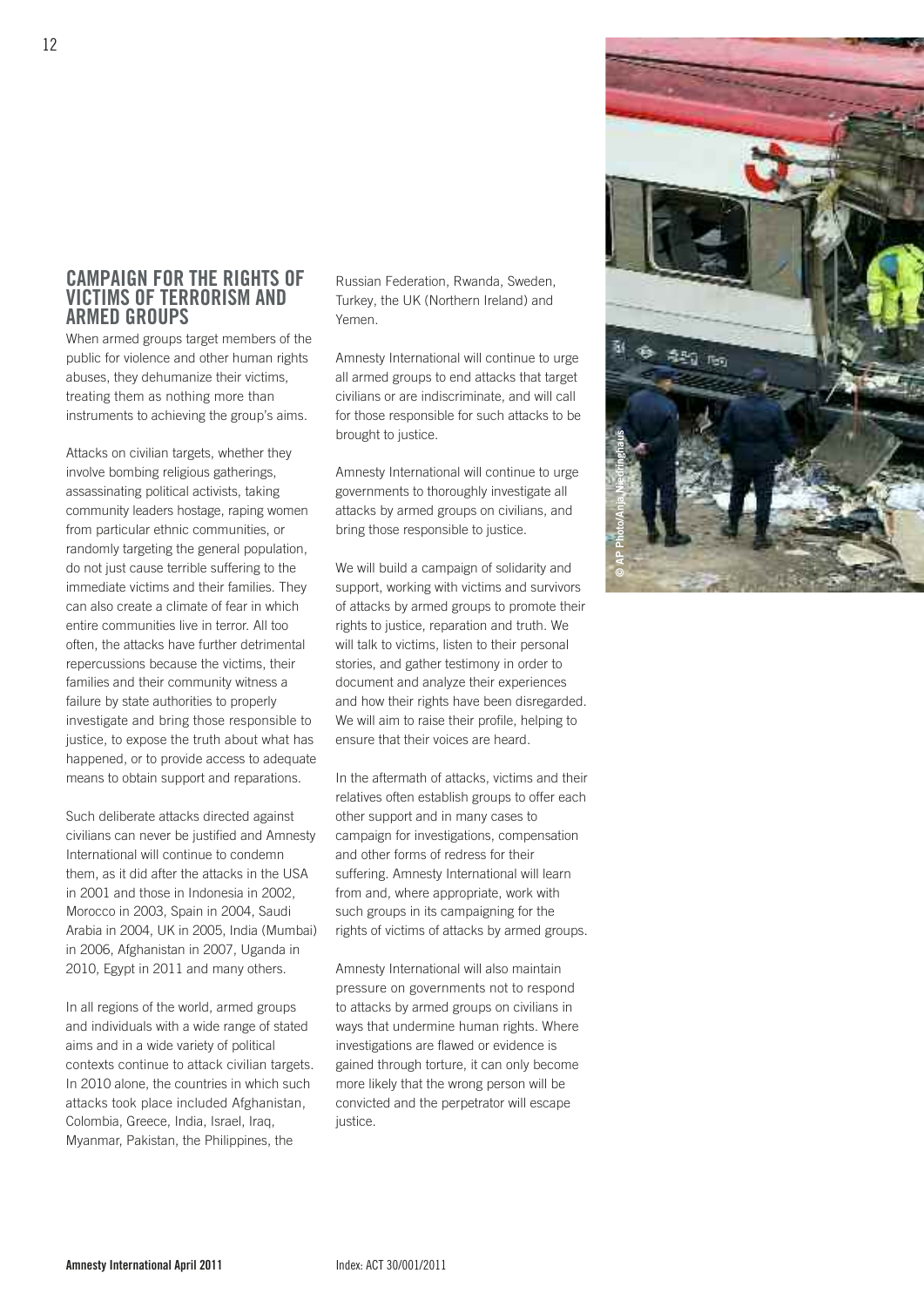

**Top: Spanish railway workers and police examine the debris of a destroyed train at Madrid's Atocha railway station, Spain, March 2004.**

**Bottom: School children walk past the site of an explosion, one of the eight bomb attacks that ripped through Mumbai's rail network, India, July 2006.**



**sahar hussain aL-haiDeri**



**sahar hussain al-haideri (pictured above), a 44 year-old journalist and human rights defender, was shot dead in iraq in 2007. she had frequently reported on discrimination against women and criticized islamist groups for abusing women's rights. she had survived an earlier abduction attempt and had received death threats. ansar al-islam, an islamist armed group, was reported to have claimed responsibility for her murder. her assassination took place at a time when hundreds of civilians were being killed or maimed in iraq every month, most at the hands of armed groups, many for their human rights work, their political activities or their ethnic or religious identity,**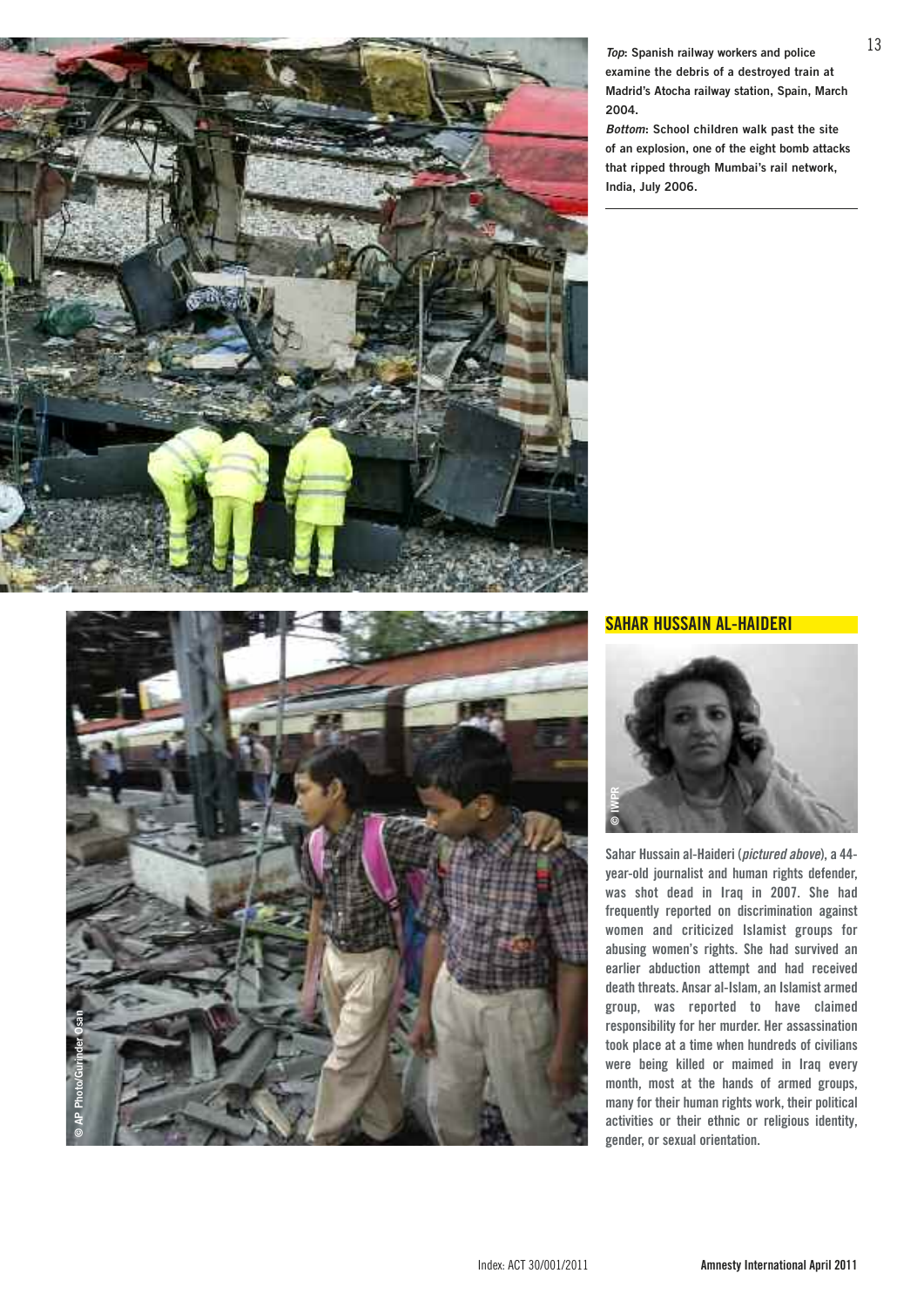# **JOin Our camPaign anD maKe a DiFFerence**

Amnesty International's Counter Terror with Justice campaign united many thousands of activists around the world in powerful and innovative activities aimed at stopping the assault on human rights following the US government's declaration of its "war on terror".

In every continent, whether in towns or villages, the campaign galvanized people to take a stand on global days of action to end unlawful detentions, to stop torture and to respect international law. US and other embassies were bombarded with calls to respect human rights.

Countless online human rights activists were mobilized. Members and supporters of Amnesty International also sent a barrage of emails demanding an end to the US government's unlawful and abusive practices.

The campaign inspired parliamentarians across the globe to take action – 1,204 members of parliament in 27 countries signed our "Framework for ending illegal US detentions". This was sent to the US government, relaying the unmistakable and potent message that the world was watching and condemning its actions.

Amnesty International members and supporters took a life-size model of a maximum security cell at Guantánamo to eight cities across the USA and to other cities elsewhere in the world. The "cell tour" allowed vast numbers of people to glimpse the harsh reality of unlawful detention and prolonged isolation, and to share their reactions by leaving a video message.

A wide variety of activities involving human rights defenders dressed in the orange

jumpsuits worn by Guantánamo prisoners, relentlessly kept the spotlight on the US government's contempt for international human rights and humanitarian law.

Many Amnesty International publications and activities exposed the wide range of human rights violations committed by the US and other governments in the name of countering terrorism, and brought many individual cases to wide attention. Postcards, case sheets and online calls for action relating to some of these cases prompted a huge response.

Amnesty International's report on enforced disappearances in Pakistan and its work to support relatives of the disappeared helped to build pressure on the government of Pakistan to trace some 134 people in early 2011.

Some of the individuals whose cases Amnesty International highlighted were released. Many expressed their gratitude by writing to individuals who had sent them cards or letters, or by speaking at Amnesty International events focusing on unlawful detentions, or by joining the campaign to secure the fair trial or release of people still held at Guantánamo or elsewhere without charge.



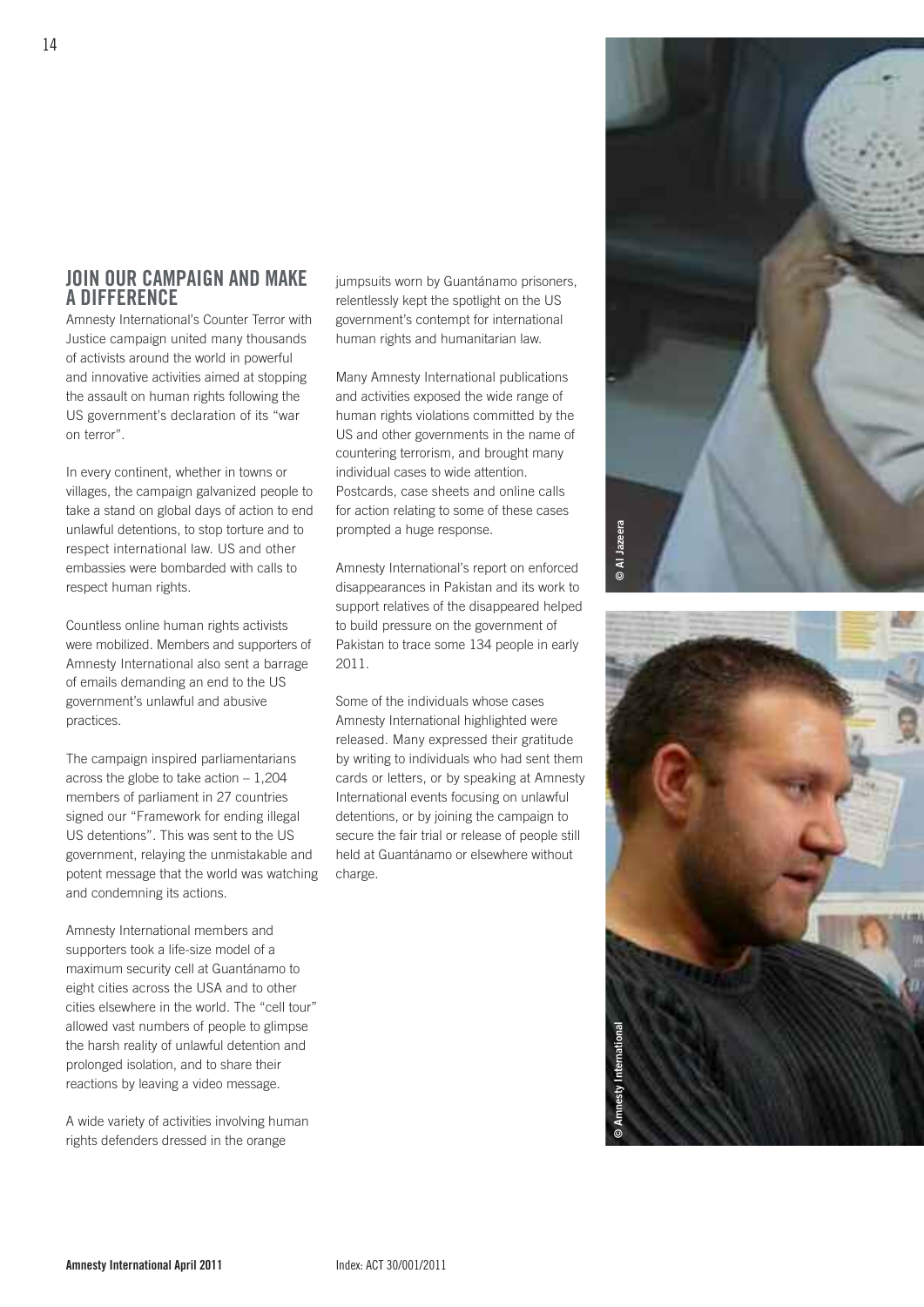

**"Myself, my son Mohammed and my wife Asma thank all Amnesty International members for supporting me and for supporting human rights. We will work hard with them together until we achieve peace for all people in the world. I will never forget their help and I will pray for them."**

Sami al-Hajj (pictured left), a cameraman with Al Jazeera television, was detained at Guantánamo for six years. He was repeatedly beaten, denied medicine and subjected to racist abuse. After his release in 2008, he said that he had received over 10,000 letters from Amnesty International members and others while he was detained.



**Left: Murat Kurnaz on a speaking tour in Japan, October 2009. A German national of Turkish origin, he was released from Guantánamo on 24 August 2006. He had been held there for four years and eight months without charge or trial. It was only as a result of lobbying from his family, lawyers and Amnesty International members that the German government began making representations on his behalf, paving the way for his release.**